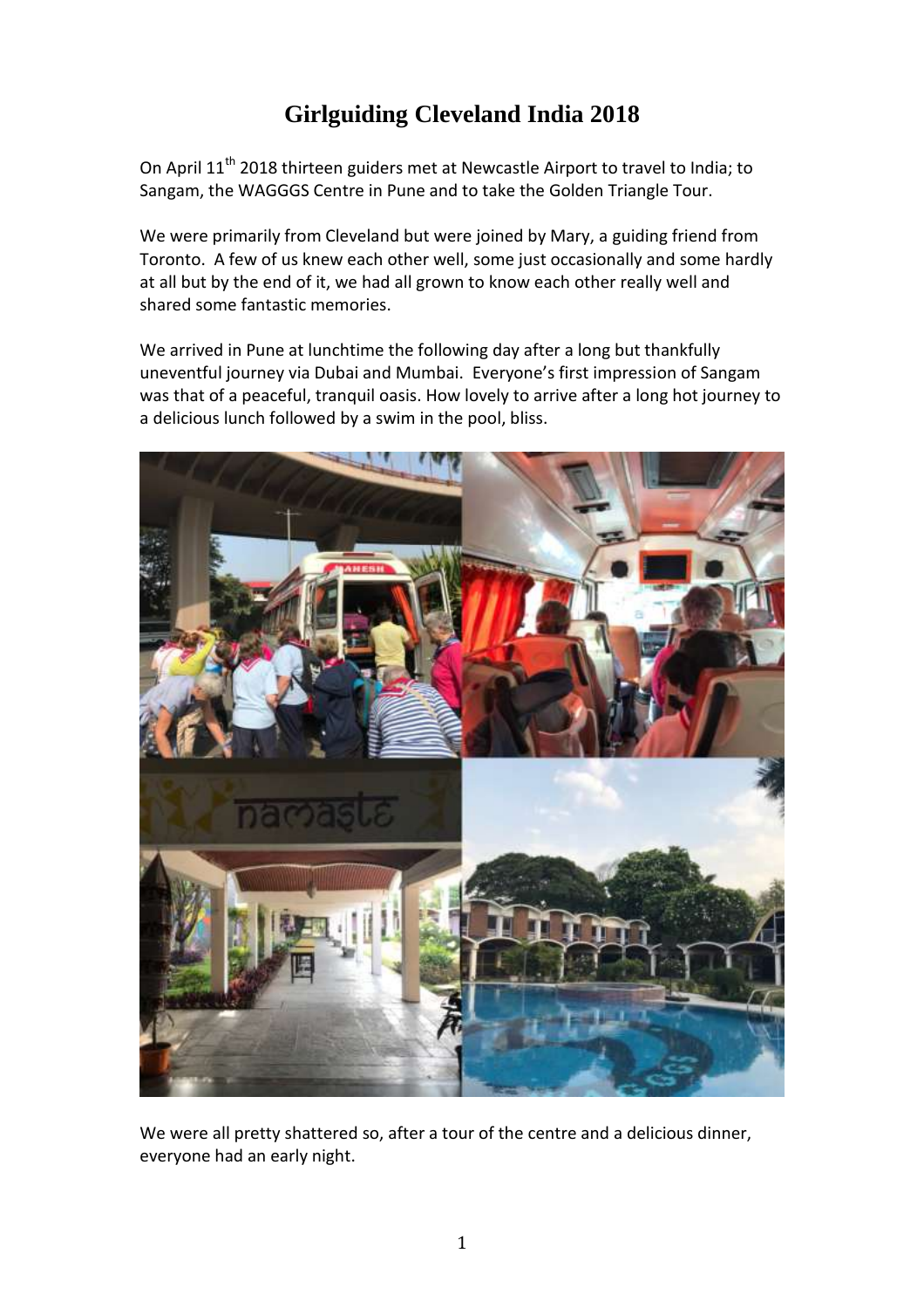On Friday we all ventured into Pune centre along with several of the volunteers from Sangam.

We had Therese from Germany, Anya from Austria, Fernanda from Mexico and Adele from Redcar! Adele has been working at Sangam as the Events Coordinator for a while so how lovely for us to see how she was enjoying her role and life out there. It was especially lovely for Judith, her old leader from when Adele was a Guide. All the staff there were great women, from all over the world, and so interesting to chat to about their guiding journeys that led them to Sangam.

We made our way into Pune via rickshaw, what an experience! Exhilarating or terrifying depending on your viewpoint! The day was spent wandering round the fruit and veg market, bangle alley, and various temples along the way culminating in a shopping session for glorious saris or punjabis, the traditional loose trousers and long top with a scarf outfit. So cool and comfortable. It was a sensory overload; noisy, colourful, smells of cinnamon, incense, spice, friendly faces all around.



That evening we enjoyed the Opening Ceremony. Each of us were welcomed in the traditional way with a flower garland, fresh coconut and a dab of cum-cum powder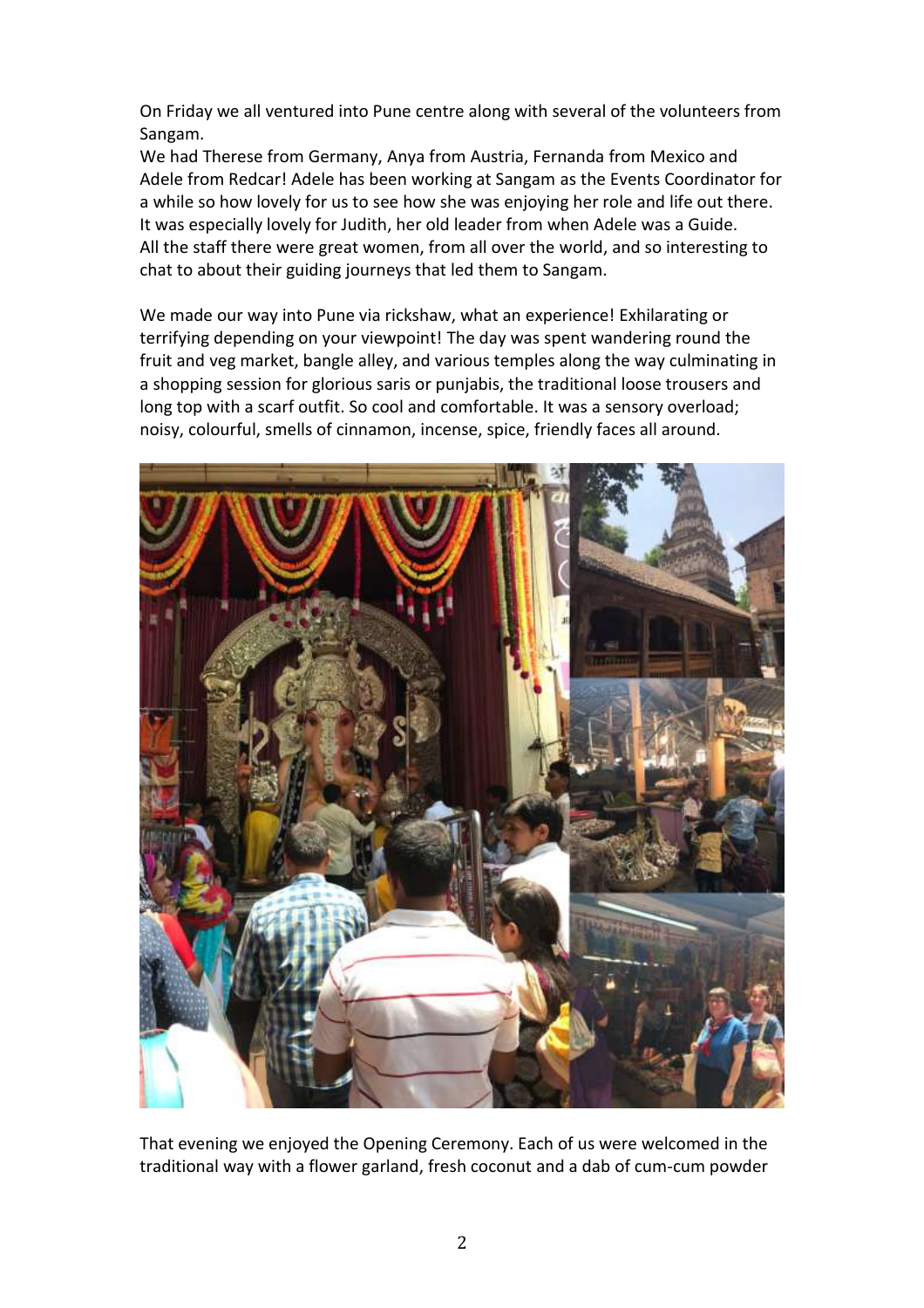on our foreheads. We sang together and heard more about Sangam and being part of the WAGGGS family. We finally lit a flame on the beautiful ornate lamp and celebrated being a part of Guiding. It was a very special evening, making me, for one, reflect on how important symbols and ceremonies are and how they can make you feel part of something much bigger.



Day Two and we took a bus to one of Sangam's community partners Maher. In their own words:

*Maher (in the Marathi language) means "Mother's Home": a haven of hope,* 

*belonging and understanding. Our mission is to help destitute women,* 

*children and men from all over India exercise their right to a higher quality of* 

*life, irrespective of gender, caste, creed or religion.*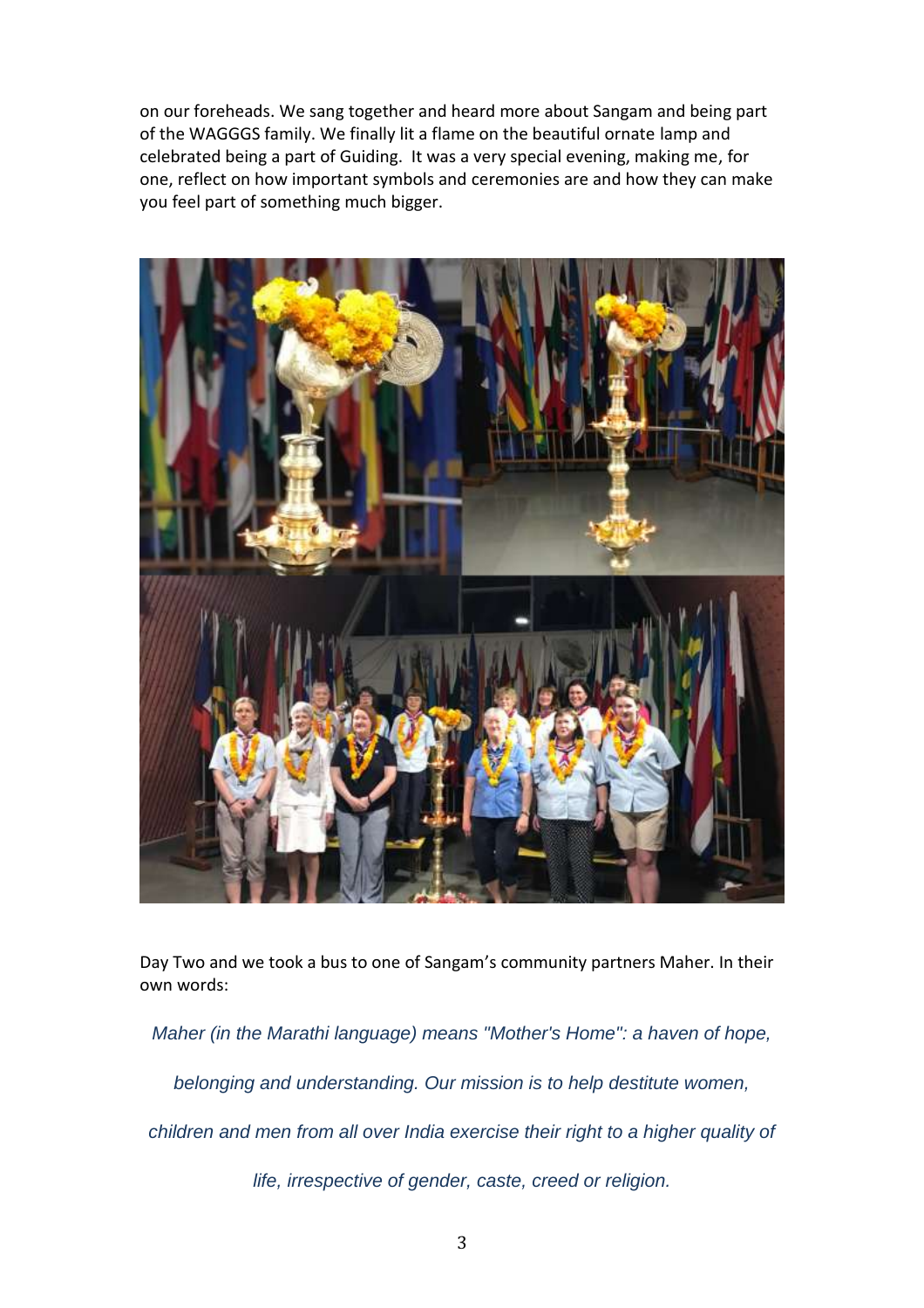Again, we were greeted with cum cum powder and a welcome song sung by the children. We met the founder Sister Lucy Kurien, an inspirational strong woman, who had created, from nothing, homes all over the region for the destitute and the disadvantaged. We felt truly inspired by her and what she had achieved. We had a wander and then spent some time and some money in the shop – the residents make gorgeous purses, bags, jewellery etc. I felt honoured to have visited such a wonderful place and will never forget it. The energy and positive spirit at Maher was something we all took away with us.

Here is a link to the Maher website if you want to find out more:



[https://maherashram.org](https://maherashram.org/)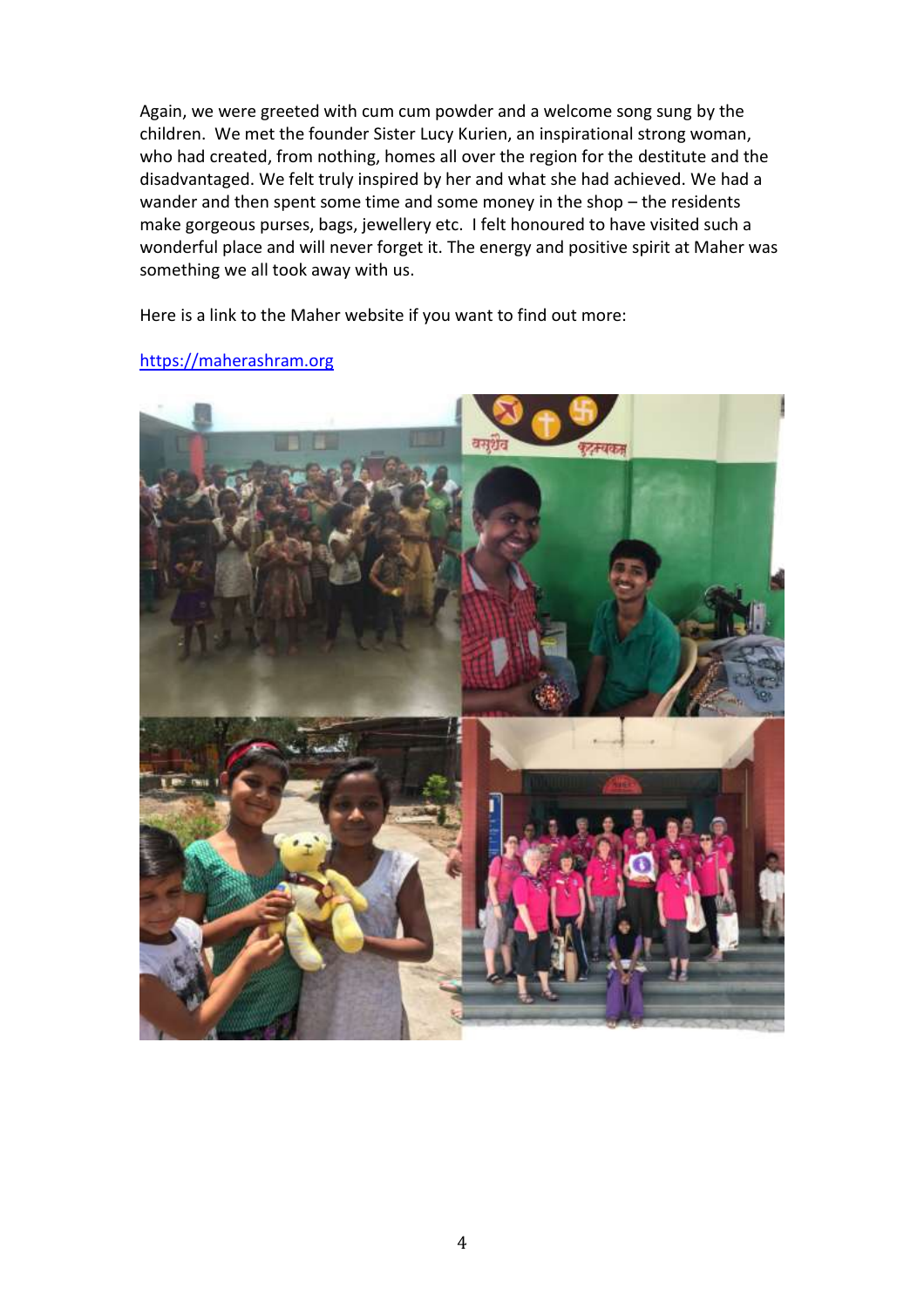Our last night and day at Sangam were great fun, we had a night of a delicious banquet followed by lessons in Indian dancing (we were *terrible*!) then a wander around the local neighbourhood the next morning. The neighbourhood was peaceful, welcoming and friendly. We even got to visit an elderly lady who was a cook at Sangam in her home; it was lovely to see an ordinary Indian household.



With sadness we left Sangam and Pune and flew up to Delhi for the second part of our trip; the Golden Triangle Tour. For this part of our adventure, we had a tour bus (ably driven by the cool and collected Mr. Kapoor) Mr. Kapoor's son on cold drinks duty and our tour guide Nadeem. We were taken to some of the most iconic sights in India over the next three days, highlights were…..

A bicycle rickshaw around the narrow streets of Old Delhi, watched over by the monkeys followed by an amazing biryani for lunch washed down with a cold Kingfisher beer.

A walk through the Sikh temple in Delhi, Bangla Sahib Gurudwara, where we were all struck by the golden halls, the music and the generosity in the huge kitchen where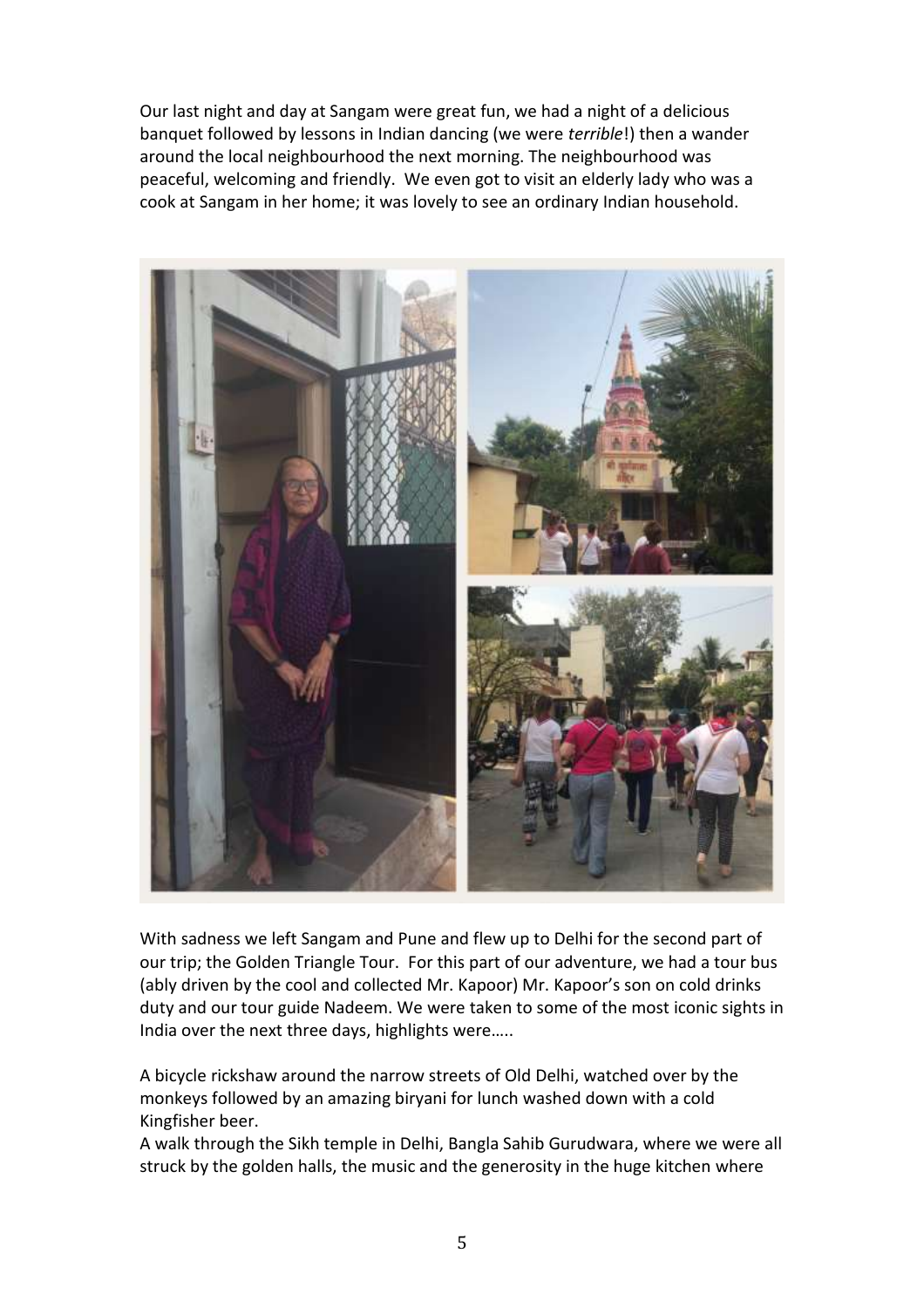food was prepared every day for all to enjoy, particularly the needy. The tomb of Emperor Humayun which was glorious but the fun part was chatting to lots of local school children and visitors who were curious about who we all were!

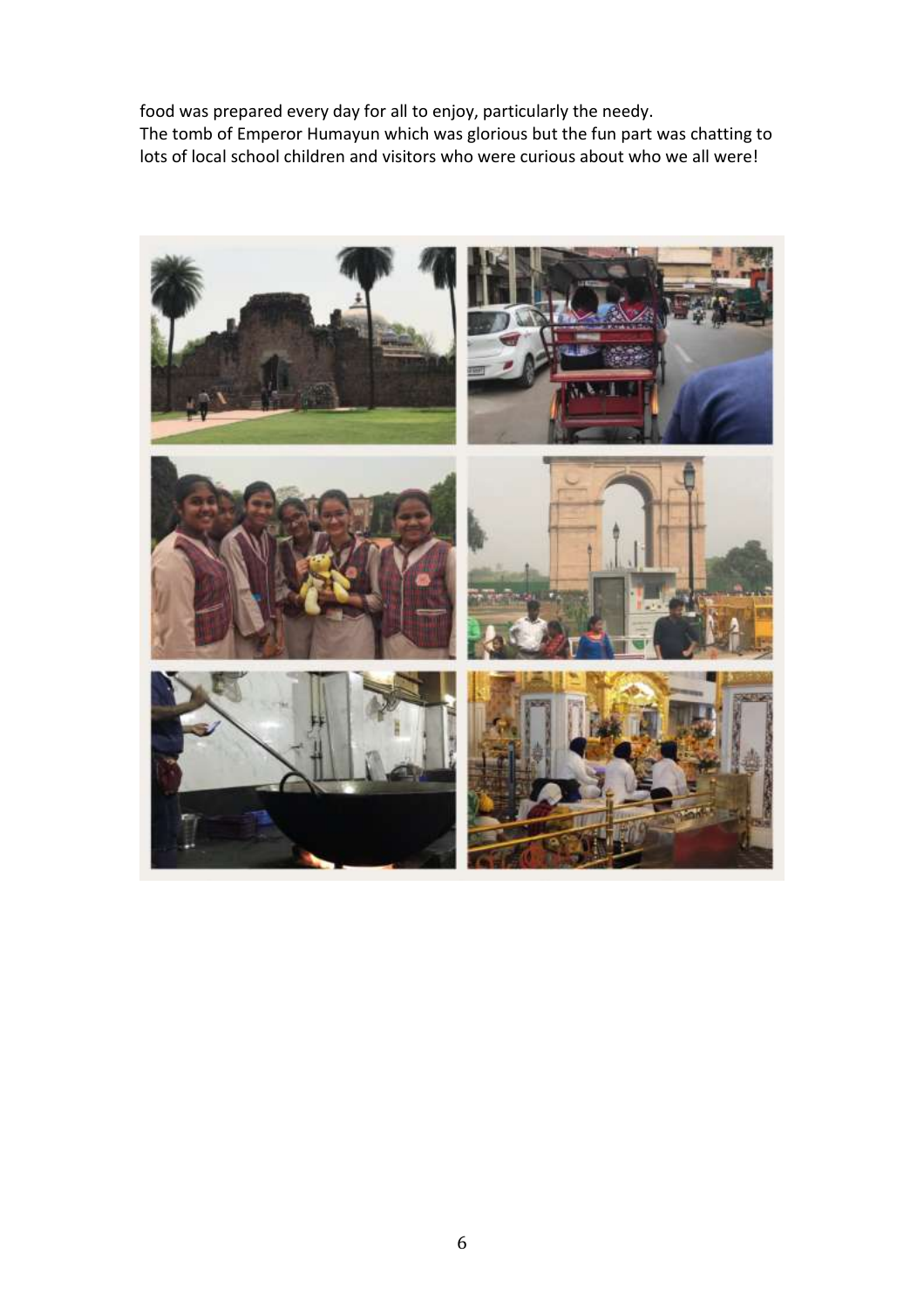In Agra we of course visited the Taj Mahal. We had an early start to be there for sunrise, but it was worth it to see the marble change in the sunlight from grey to white to glistening. I also made my promise there, pretty emotional and quite cool to throw into conversation!

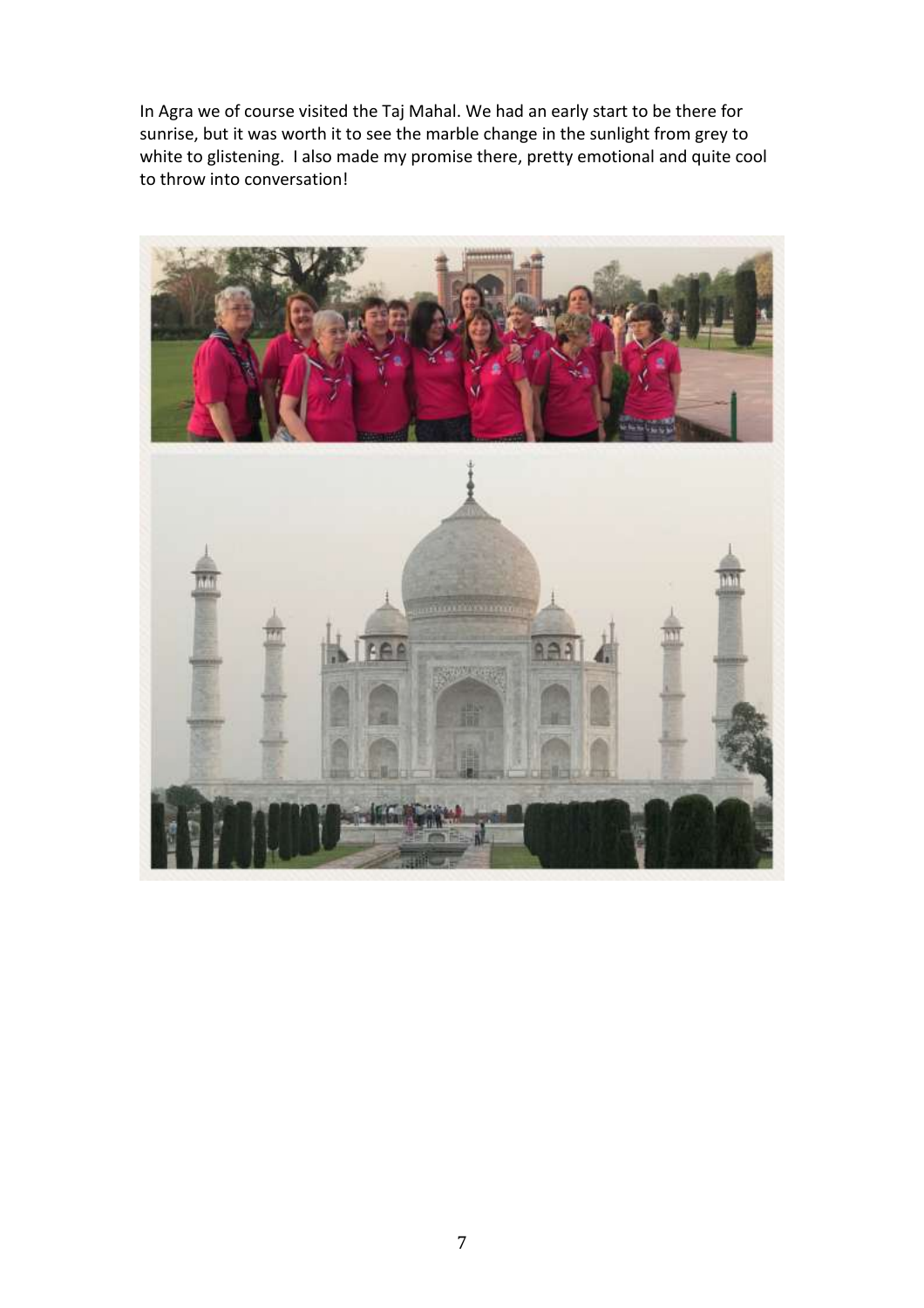In Jaipur we spent some time in the markets there, Isobel and I certainly enjoyed choosing pashminas from the hundreds that were flamboyantly displayed for us. We were then taken to the Amber Fort. We ascended up the steep path to the Fort on the backs of elephants, two by two at a stately pace. Nicola's and mine was called Lucky! The fort was fab, so romantic and intricate in design. It was certainly very easy to conjure up images of glamorous Maharajas and Maharanis. The whole place had a wonderful symmetry, interspersed with gardens. We all loved it.